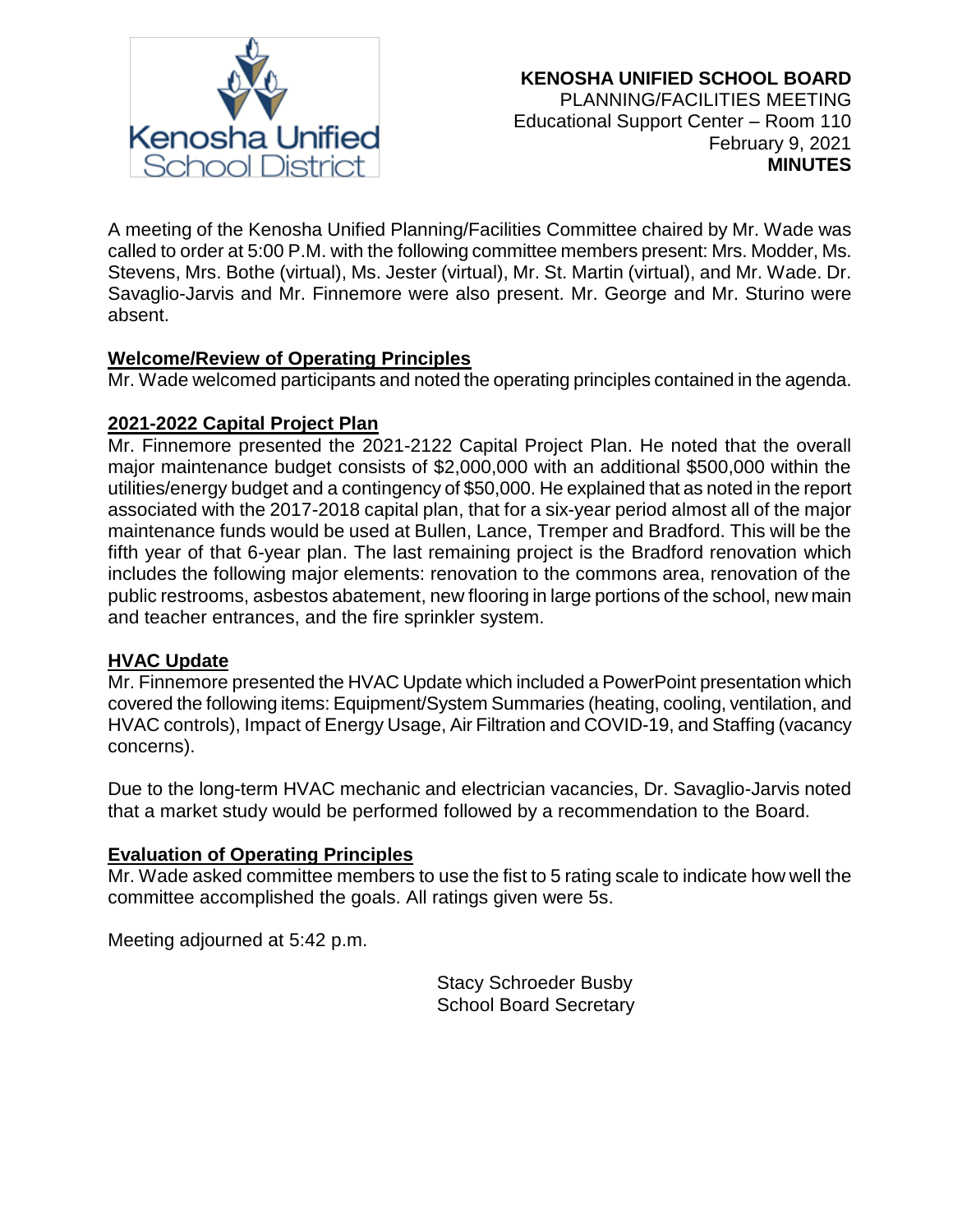

A meeting of the Kenosha Unified Curriculum/Program Committee chaired by Mrs. Modder was called to order at 6:00 P.M. with the following committee members present: Mr. Garcia, Mr. Wade, Ms. Heimstead (virtual), Mr. Price (virtual), Ms. Beere (virtual), Ms. Masters (virtual), and Mrs. Modder. Dr. Savaglio-Jarvis and Mrs. Housaman were also present. Mr. Levin arrived later. Ms. Avery and Mr. Gomez-Solis were excused.

## **Welcome/Review of Operating Principles**

Mrs. Modder welcomed those in attendance and reviewed the operating principles contained in the agenda.

## **Overview of Policy 6300 – Curriculum Development and Improvement and Policy 6610 – Selection of Instructional Materials**

Mrs. Housaman presented an overview of Policy 6300 – Curriculum Development and Improvement. She explained that a cyclical curriculum development process for all fields of study provides a comprehensive evaluation of course content, an inclusive curriculum development process, a thoughtful implementation, revisions based on data, and time for program effectiveness to be realized. The cyclical curriculum development process includes five phases encompassing seven years of work. In Phase 3, the curriculum design team will determine the curriculum resources and professional learning needs that are critical to advance the curriculum development process to Phase 4. A budget assumption will be brought to the school board for approval annually during Phase 3.

Mr. Levin (virtual) arrived at 6:07 P.M.

Mrs. Housaman presented Policy 6610 – Selection of Instructional Materials which included the seven-year curriculum review cycle.

## **Evaluation of Operating Principals**

Mrs. Modder asked members to rate today's committee meeting as to success in achieving the goals of this meeting. All ratings given were 5s.

Meeting adjourned at 6:24 P.M.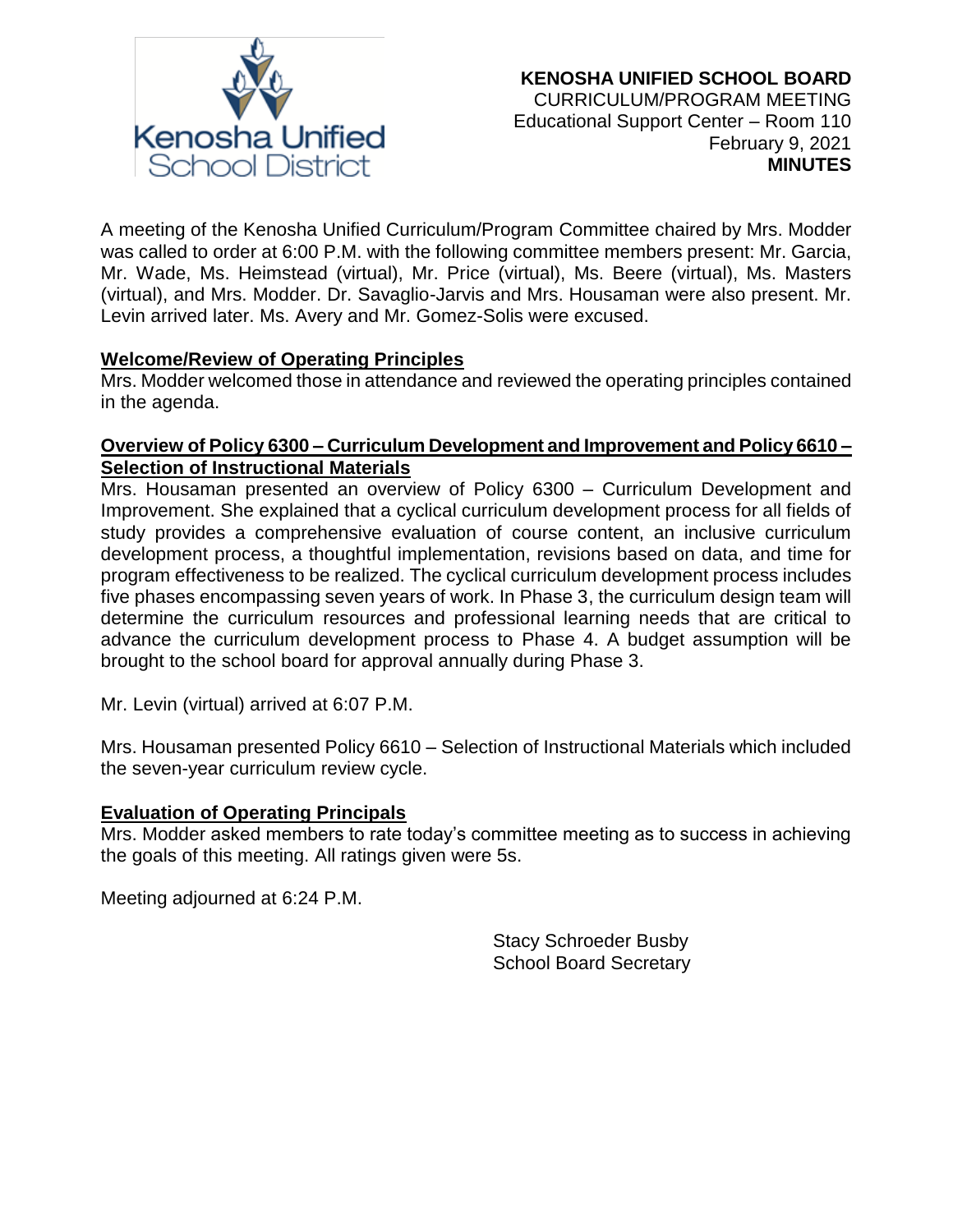

A meeting of the Kenosha Unified Personnel Committee chaired by Mr. Duncan was called to order at 7:00 P.M. with the following committee members present: Ms. Adams, Ms. Stevens, Mr. Steplyk (virtual), Ms. Zilisch (virtual), Ms. Coshun (virtual), and Mr. Duncan. Dr. Savaglio-Jarvis and Ms. Jackson were also present. Mr. Nixon, Ms. Tucker, and Ms. Davis were absent.

## **Welcome/Review of Operating Principles**

Mr. Duncan welcomed committee members who introduced themselves. He then briefly reviewed the operating principles.

## **Commitment to Equity Community Update**

Ms. Yolanda Jackson, Coordinator of Diversity/Student and Family Engagement, and Mrs. Jen Hart, Coordinator of Recruitment and Retention, gave a Commitment to Equity Community Update PowerPoint presentation which included the following topics: our work, partnerships, leadership development, professional learning, equity work in the building, diversity recruitment and retention committee, effective, engaged and diverse workforce, ethnic studies, KUSD benefits of ethnic studies, ethnic studies update, district policy work, KUSD grow your own program, and next steps.

Administration agreed to provide the committee with additional information pertaining to the definitions of the 7 KUSD equity commitments, a list of names of the people comprising the seven diversity recruitment and retention subcommittees along with the work they are focusing on, and will look for members of previous cohorts to share their capstone projects.

## **Evaluation of Operating Principals**

Mr. Duncan asked members to use the fist to 5 rating scale to indicate how well the committee accomplished the goals. All ratings noted were 5s.

Meeting adjourned at 7:43 p.m.